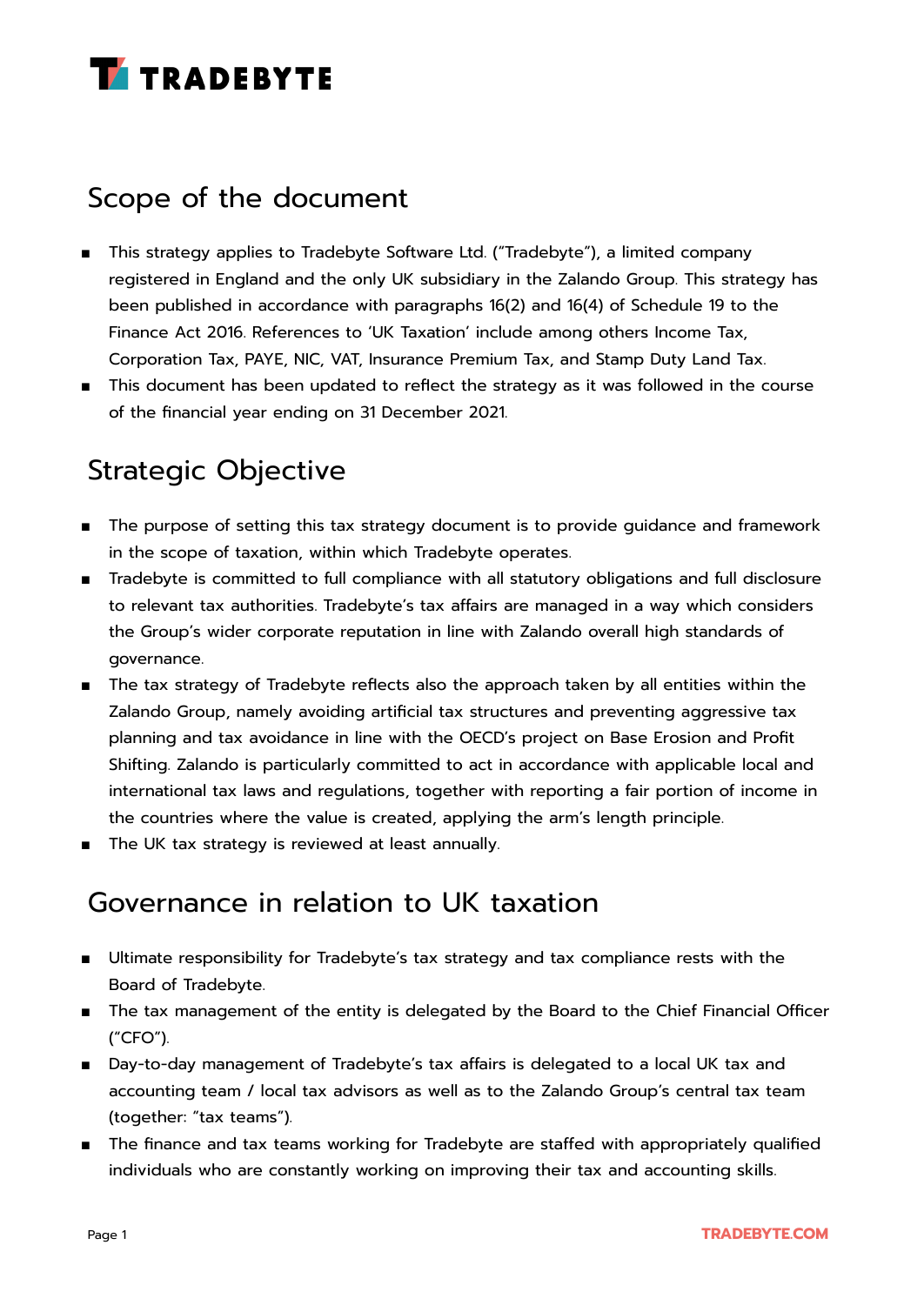

- The Board ensures that Tradebyte's tax strategy is one of the factors considered in all investments and significant business decisions taken.
- The CFO and finance / tax team of Tradebyte report to the Board on Tradebyte's tax affairs and risks during the year.

# Tax Compliance and Risk Management

- Tradebyte operates a system of tax risk assessment and controls as a component of the overall internal control framework applicable to the Zalando Group's financial reporting system.
- To achieve timely and accurate tax compliance, settlement and manage the risks, Tradebyte has developed internal guidelines and policies.
- The monitoring and reporting of tax risks in Tradebyte is supported by the Group's Risk Policy and Risk Committee.
- Tradebyte takes reasonable steps to monitor the ongoing tax compliance and identify any areas where the processes are inadequate or outdated.
- Moreover, Tradebyte aims at mitigating as much as possible the level of tax risk arising from its operations, by ensuring that reasonable care is applied in relation to all processes which could materially affect compliance with its tax obligations.
- Therefore, processes relating to different taxes are allocated to appropriate process owners, who carry out a review of activities and processes to identify key risks and ensure control is in place. These key risks are monitored for both business and legislative changes, which may impact them.
- The tax teams keep up to date with changes in legislation and jurisprudence through ongoing updates of tax knowledge, whether in the form of external training, networking or personal development.
- The tax teams make sure that the business-related information that could influence Tradebyte's tax compliance is exchanged effectively between all stakeholders.
- Whenever it is needed due to complexity of tax aspects, Tradebyte also takes advice from external advisers. External advice is also sought when it is considered that a business initiative may be subject to different interpretations or carry significant ambiguity.
- Tradebyte encourages responsible tax behavior also in its supply chain, by requiring the suppliers to meet certain standards.
- The Board remains ultimately responsible for identifying the tax risks that need to be addressed and for the design of appropriate measures counteracting the risk in relation to materiality of the risk.